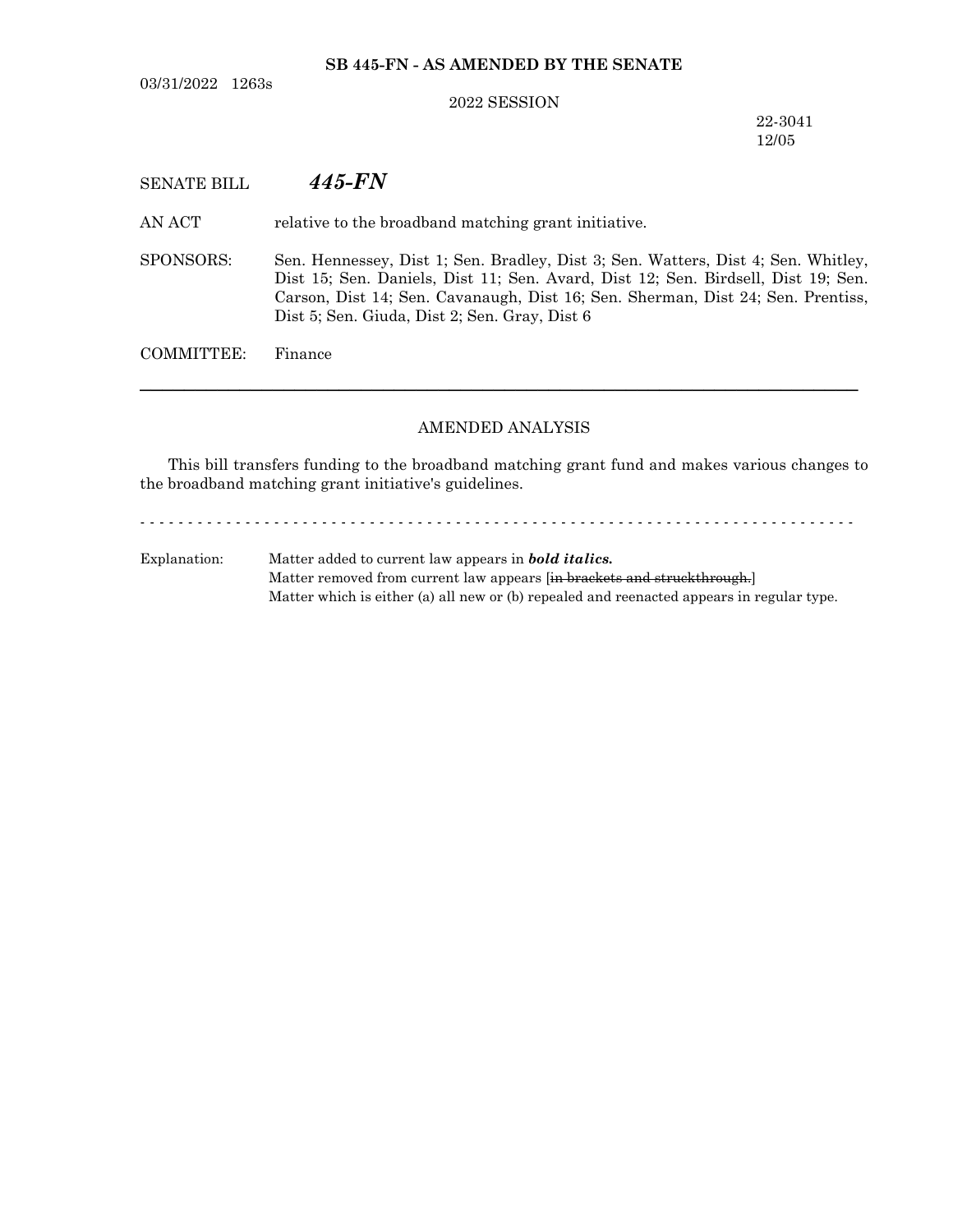#### STATE OF NEW HAMPSHIRE

*In the Year of Our Lord Two Thousand Twenty Two*

AN ACT relative to the broadband matching grant initiative.

*Be it Enacted by the Senate and House of Representatives in General Court convened:*

1 Appropriation; Department of Business and Economic Affairs. The sum of \$122,100,000 of federal coronavirus capital projects funds, authorized by the American Rescue Plan Act of 2021, Public Law 117-2, from the United States Department of Treasury, shall be transferred to the broadband matching grant fund established in RSA 12-O:63. The department of business and economic affairs is authorized to transfer amounts from said coronavirus capital projects funds for other purposes allowable under federal guidelines, with prior approval of the fiscal committee of the general court and the governor and council. 2 Broadband Matching Grant Initiative; Program Guidelines; Rulemaking. Amend RSA 12- O:62, II(b) to read as follows: (b) Establishment of a challenge process, with reasonable timelines, through which information may be provided to the state to ensure that funds are not used to build projects in served areas or areas where construction has commenced. [Projects in planning, design, or terms negotiations, and not under construction as of January 1, 2021, shall be eligible for funding] *For the purposes of this subdivision, construction has commenced when a provider initiates the make-ready process or begins construction of broadband infrastructure in the project area. A provider who challenges an application's eligibility for funding because construction has commenced shall complete construction as soon as practical and without undue delay*. 1 2 3 4 5 6 7 8 9 10 11 12 13 14 15 16 17

3 Broadband Matching Grant Initiative Established. Amend RSA 12-O:61, III to read as follows: 18 19

III. Any broadband provider, political subdivision, or communications district formed under RSA 53-G shall be eligible for a grant of up to [50] *75* percent of the total eligible costs of a project. Projects under construction at the time of application shall be ineligible*, unless the provisions of RSA 12-O:62, VIII apply*. Projects in the planning stages shall be eligible. 20 21 22 23

24

4 Broadband Matching Grant Initiative; Program Guidelines; Cost Contribution. Amend RSA 12-O:62, VI to read as follows: 25

VI. The broadband provider, political subdivision, or communications district shall provide a minimum of [50] *25* percent of the total cost of the project. Sources of the match may include revenue bonds issued by the political subdivision, bonds issued by the communication district, or private investment by broadband providers either jointly or independently. Sources of the match provided by broadband providers shall not include other federal or state funding awarded specifically to support the expansion of broadband networks. 26 27 28 29 30 31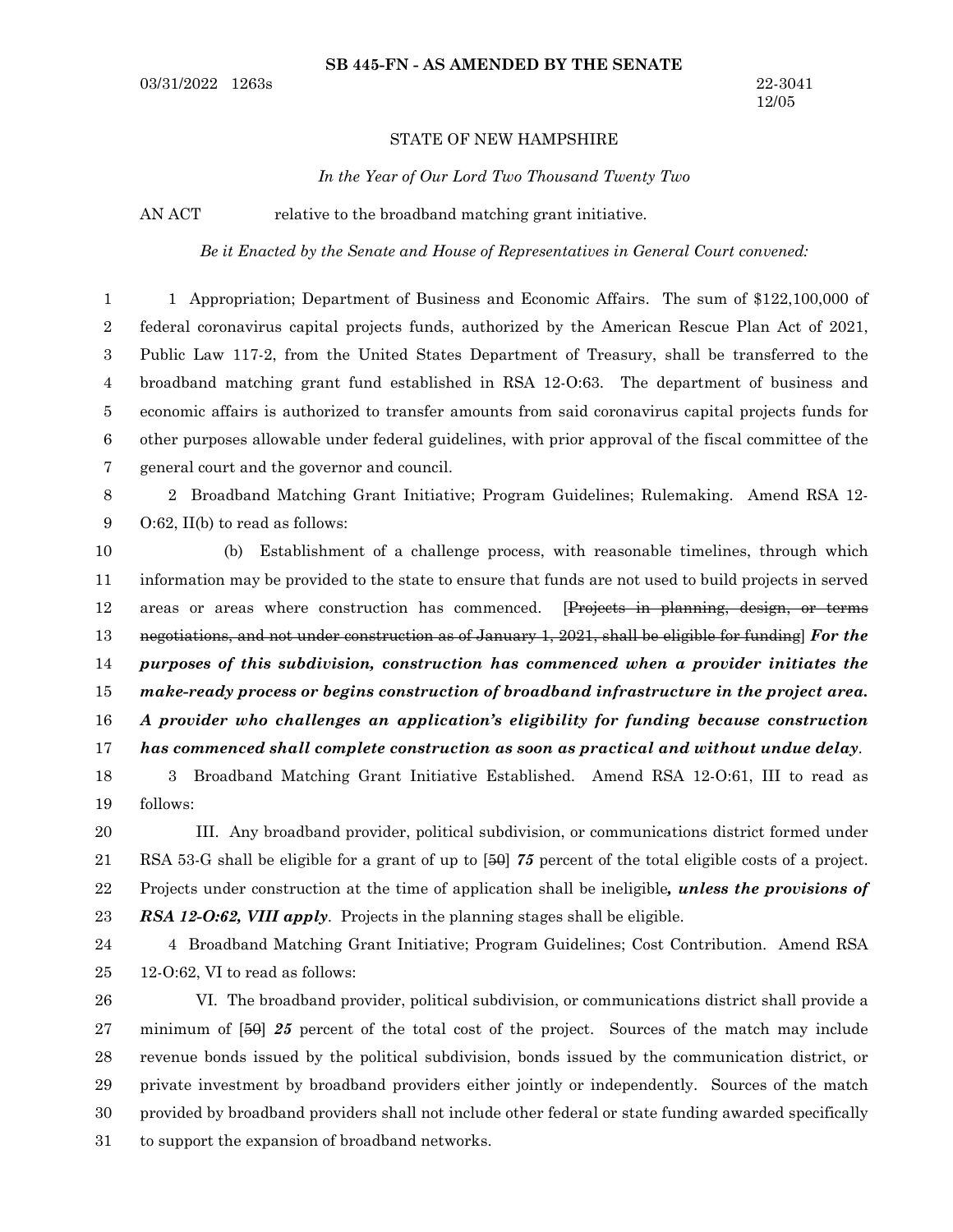## **SB 445-FN - AS AMENDED BY THE SENATE - Page 2 -**

5 New Paragraph; Broadband Matching Grant Initiative; Federal Conflicts. Amend RSA 12- O:62 by inserting after paragraph VII the following new paragraph: 1 2

3

4

- VIII. If the provisions of RSA 12-O:61, RSA 12-O:62, or RSA 12-O:63 conflict with the provisions of the federal funding guidance, specifically for the purposes of the broadband matching
- grant initiative or the broadband matching grant fund, the federal funding guidance shall control. 5
- 6 Effective Date. This act shall take effect upon its passage. 6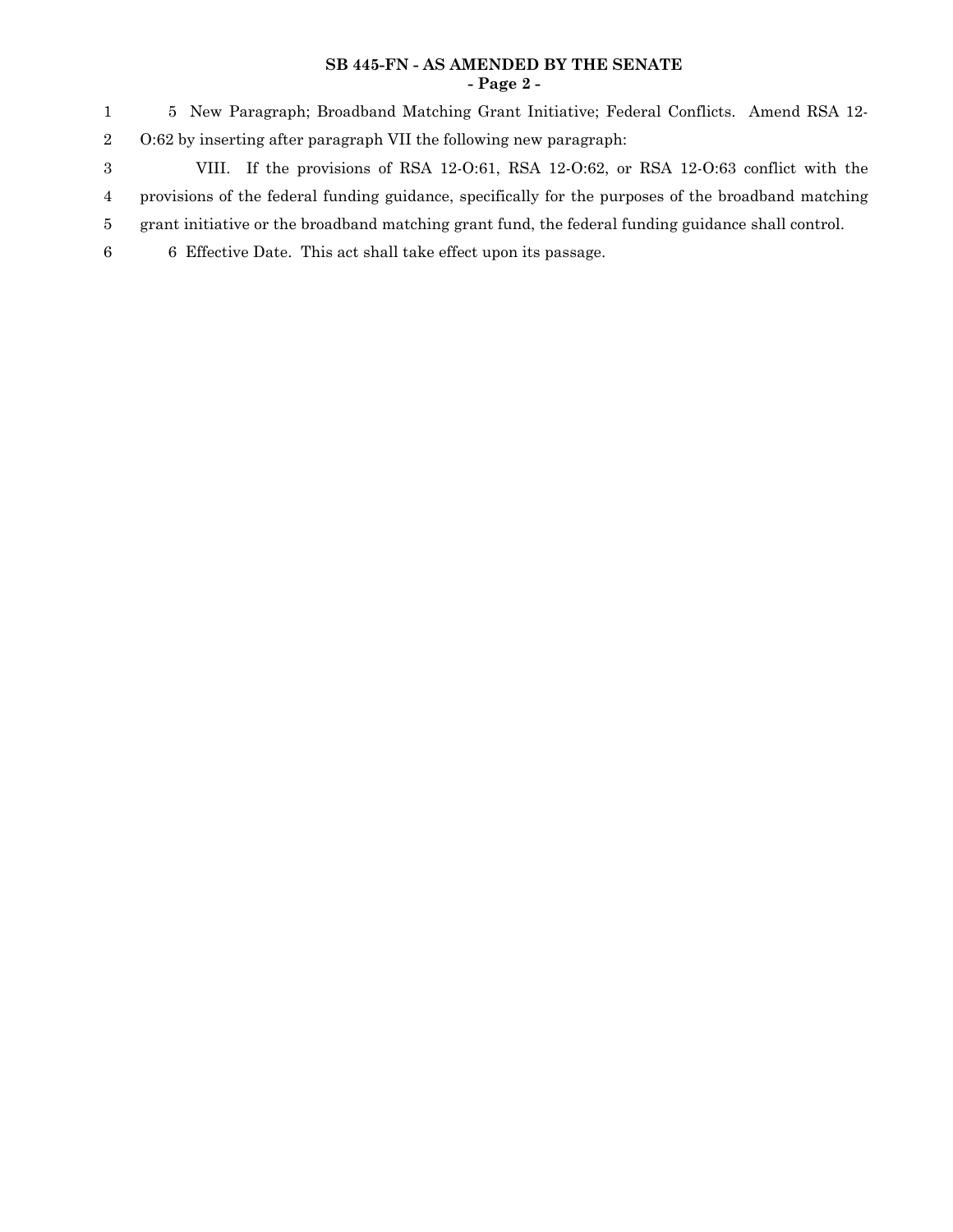LBA 22-3041 Amended 4/22/22

# **SB 445-FN- FISCAL NOTE**

AS AMENDED BY THE SENATE (AMENDMENT #2022-1263s)

AN ACT relative to the broadband matching grant initiative.

**FISCAL IMPACT:** [X] State [X] County [X] Local [ ] None

|                        | <b>Estimated Increase / (Decrease)</b>       |                |                |                  |  |
|------------------------|----------------------------------------------|----------------|----------------|------------------|--|
| <b>STATE:</b>          | FY 2022                                      | FY 2023        | FY 2024        | FY 2025          |  |
| Appropriation          | \$0                                          | \$122,100,000  | \$0            | \$0              |  |
| Revenue                | \$0                                          | \$0            | \$0            | \$0              |  |
| <b>Expenditures</b>    | \$0                                          | Indeterminable | Indeterminable | Indeterminable   |  |
|                        |                                              | Increase       | Increase       | Increase         |  |
| <b>Funding Source:</b> | ] General                                    | Education      | Highway        | $X \mid$ Other - |  |
|                        | Broadband Matching Grant Fund and ARPA Funds |                |                |                  |  |

**COUNTY:**

| Revenue      | \$0 | Indeterminable<br>Increase | Indeterminable<br>Increase | Indeterminable<br>Increase |
|--------------|-----|----------------------------|----------------------------|----------------------------|
| Expenditures | \$0 | \$0                        | \$0                        | \$0                        |

**LOCAL:**

| Kevenue             | \$0 | Indetermine<br>Increase | Indeterminable<br>Increase | Indeterminable<br>Increase |
|---------------------|-----|-------------------------|----------------------------|----------------------------|
| <b>Expenditures</b> | \$0 | $\$0$                   | \$0                        | \$0                        |

## **METHODOLOGY:**

This bill appropriates \$122,100,000 to the broadband matching grant fund established in RSA 12-O:63, administered by the Department of Business and Economic Affairs. The source of this appropriation would be funds from the American Rescue Plan Act (ARPA). The broadband matching grant fund is a continually appropriated dedicated fund and it is unclear at this time how much of the \$122,100,000 would be expended for program purposes each year, although it is assumed some would be made available as matching grants to political subdivisions (county and local governments).

The Department of Business and Economic Affairs (BEA) states expenditures from this program, which will continue until FY 2027, will be covered through an administrative setaside of up to \$6.1 million. BEA also assumes the transfer of the \$122,100,000 appropriation will not occur until FY 2023.